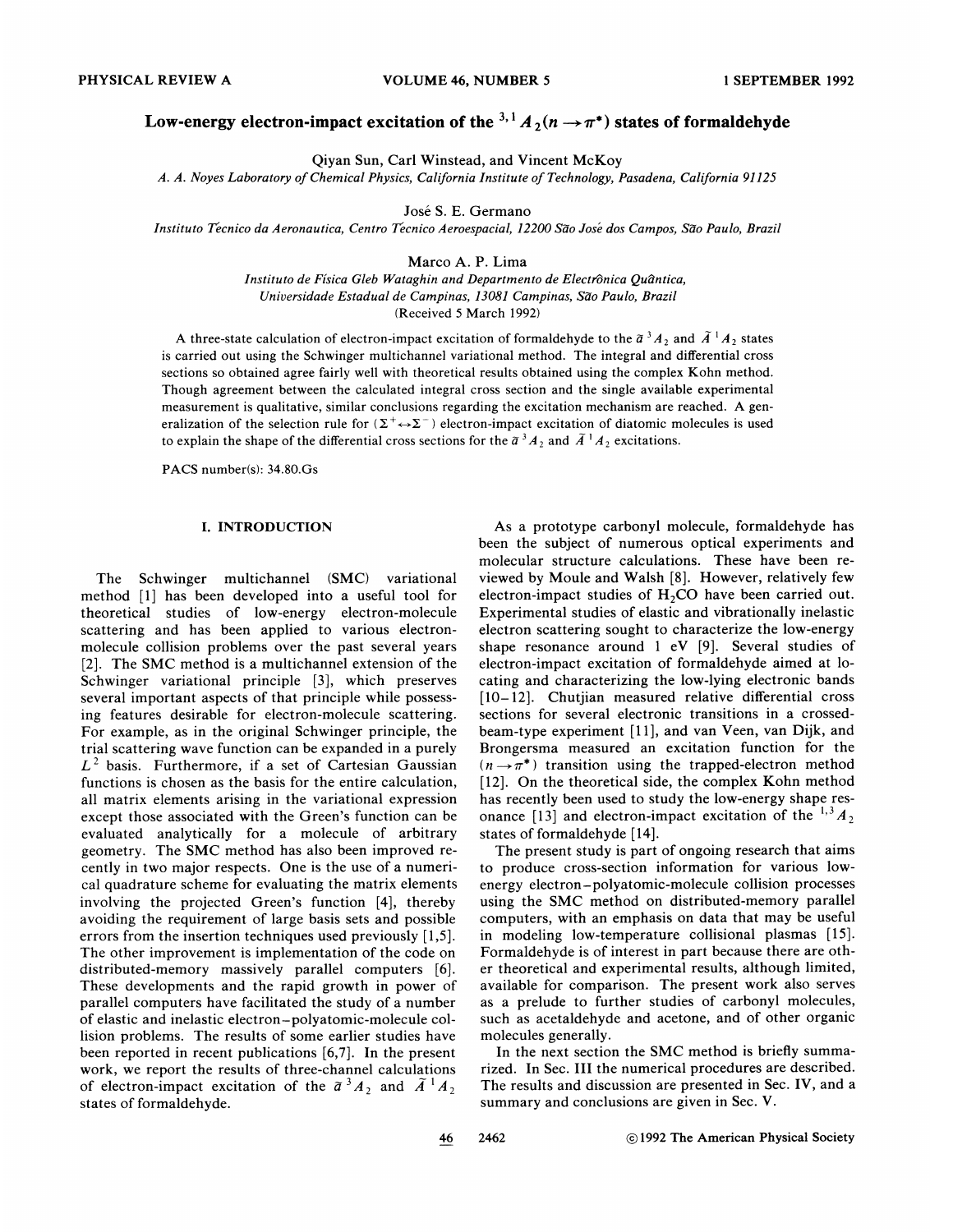#### II. THEORETICAL METHOD

The details of the SMC method and its current implementation have been given before [1,4,6]. For convenience we recall some key equations here.

The total Hamiltonian for a scattering electron colliding with an X-electron molecule can be written as

$$
H = (H_N + T_{N+1}) + V = H_0 + V \t\t(1)
$$

where  $H_N$  is the Hamiltonian of the molecule,  $T_{N+1}$  is the kinetic-energy operator of the scattering electron, and  $V$  is the interaction potential between the scattering electron and the molecule. It can be shown that the full scattering wave function satisfies [1]

$$
P\Psi_{\Gamma}^{(+)} = S_{\mathbf{k}_{\Gamma}} + G_{P}^{(+)}V\Psi_{\Gamma}^{(+)}
$$
 (2)

and the following inhomogeneous equation:

$$
A^{(+)}\Psi_{\Gamma}^{(+)} = VS_{k_{\Gamma}} ,
$$
 (3)

where  $\Gamma$  is a channel label,  $S_{k_{\Gamma}} = \chi_{\Gamma} \exp(i k_{\Gamma} \cdot r_{N+1})$  are eigenfunctions of  $H_0$ , and

$$
A^{(+)} = \frac{1}{2}(PV + VP) - VG_P^{(+)}V + \frac{1}{N+1}\left[\hat{H} - \frac{N+1}{2}(\hat{H}P + P\hat{H})\right],
$$
 (4)

where  $\hat{H} = E - H$ , P is a projection operator onto the open-channel space  $\chi_{\Gamma}$  of  $H_N$ , and  $G_P^{(+)}$  is the projected outgoing-wave Green's function.

Based on Eqs. (2) and (3), a variational functional for the scattering amplitude in the linear momentum representation can be constructed

$$
f(\mathbf{k}_{\Gamma'}, \mathbf{k}_{\Gamma}) = -\frac{1}{2\pi} (\langle S_{\mathbf{k}_{\Gamma'}} | V | \Psi_{\Gamma}^{(+)} \rangle + \langle \Psi_{\Gamma'}^{(-)} | V | S_{\mathbf{k}_{\Gamma}} \rangle - \langle \Psi_{\Gamma'}^{(-)} | A^{(+)} | \Psi_{\Gamma}^{(+)} \rangle ). \tag{5}
$$

The trial scattering wave functions used in Eq. (5) need not satisfy scattering boundary conditions and can be expanded in  $(N + 1)$ -electron Slater determinants  $\Phi_m$ :

$$
\Psi^{(\pm)} = \sum_{m} a_m^{(\pm)} \Phi_m \quad . \tag{6}
$$

The stationary value of Eq. (5) gives our working equation for the scattering amplitude,

$$
f(\mathbf{k}_{\Gamma'}, \mathbf{k}_{\Gamma}) = -\frac{1}{2\pi} \sum_{m,n} \langle S_{\mathbf{k}_{\Gamma'}} | V | \Phi_m \rangle (d^{-1})_{mn} \langle \Phi_n | V | S_{\mathbf{k}_{\Gamma}} \rangle,
$$
\n(7)

where

$$
d_{mn} = \langle \Phi_m | A^{(+)} | \Phi_n \rangle \tag{8}
$$

If the  $\Phi_m$  are expanded in Cartesian Gaussian functions, all the matrix elements in Eq. (7) can be evaluated analytically except those involving the projected Green's function, i.e.,  $\langle \Phi_m | V G_P^{(+)} V | \Phi_n \rangle$ . Evaluation of these elements is the computationally substantial step of our calculation. An " $\alpha$ -insertion" technique [1] and subsequently a "k-insertion" technique [5] were introduced to evaluate those matrix elements; however, both techniques required large Gaussian basis sets to approach mathematical completeness, complicating applications of the SMC method to electron-polyatomic-molecule collisions. Recently, a numerical quadrature technique has been introduced for evaluating those matrix elements [4]. This approach avoids the requirement of large basis sets and allows a more reliable assessment of convergence than is possible with insertion techniques.

The integral cross sections are given by

$$
\sigma^F(k_{\Gamma'}, k_{\Gamma}) = \frac{k_{\Gamma'}}{k_{\Gamma}} \int \int |f(\mathbf{k}_{\Gamma'}, \mathbf{k}_{\Gamma})|^2 d\hat{\mathbf{k}}_{\Gamma'} d\hat{\mathbf{k}}_{\Gamma} , \qquad (9)
$$

where  $\hat{\mathbf{k}}_{\Gamma'(\Gamma)}$  are directions of the outgoing (incoming) plane waves. Transformation of the scattering amplitude from the linear momentum representation to the angular momentum representation leads to the partial-wave amplitude in the body-fixed frame,

$$
f_{lm}^{l'm'}(k_{\Gamma'},k_{\Gamma}) = \iint Y_{l'm'}^*(\hat{\mathbf{k}}_{\Gamma'})f(\hat{\mathbf{k}}_{\Gamma',\mathbf{k}_{\Gamma}})Y_{lm}(\hat{\mathbf{k}}_{\Gamma})d\hat{\mathbf{k}}_{\Gamma'}d\hat{\mathbf{k}}_{\Gamma} \tag{10}
$$

where  $Y_{lm}$  are spherical harmonics. Based on Eq. (10), the partial-wave differential and integral cross sections are given by

$$
\sigma_{lm}^{l'm'}(k_{\Gamma'},k_{\Gamma}) = \frac{k_{\Gamma'}}{k_{\Gamma}} |f_{lm}^{l'm'}(k_{\Gamma'},k_{\Gamma})|^2
$$
 (11)

and

$$
\sigma^{P}(k_{\Gamma'}, k_{\Gamma}) = \sum_{l=0}^{l_{\max}} \sum_{m=-l}^{l} \sum_{l'=0}^{l_{\max}} \sum_{m'=-l'}^{l'} \sigma_{lm}^{l'm'}(k_{\Gamma'}, k_{\Gamma}) . \tag{12}
$$

The differential cross sections are obtained by transforming the partial-wave amplitude in Eq. (10) from body frame to laboratory frame and then averaging over the Euler angles. The procedure is straightforward and details are given elsewhere [16].

## III. CALCULATIONS

In this study we described the target states by singleconfiguration wave functions. The ground-state wave function was obtained at the self-consistent-field (SCF) level using Dunning's [17] (4s)/[3s] basis set for hydrogen and  $(9s5p)/[5s3p]$  sets for carbon and oxygen, augmented by one polarization d function on carbon and one on oxygen, with exponents of 0.75 and 0.85, respectively. Using this basis, the ground-state SCF energy at the experimental nuclear geometry was —113.<sup>894</sup> a.u., compared to the near-Hartree-Fock limit value of  $-113.902$ a.u. [18]. The ground-state dipole moment was 2.792 D; the corresponding experimental value is 2.33 D [19]. Wave functions for the  $\tilde{a}^{3}A_{2}$  and  $\tilde{A}^{1}A_{2}$  excited states were obtained using the improved-virtual-orbital (IVO) approach [20] in the same basis set and at the same geometry. The vertical excitation energies were 4.077 eV for the triplet state and 4.801 eV for the singlet state. The corresponding experimental values are 3.45 and 4.26 eV, respectively [11]. We have also calculated dipole mo-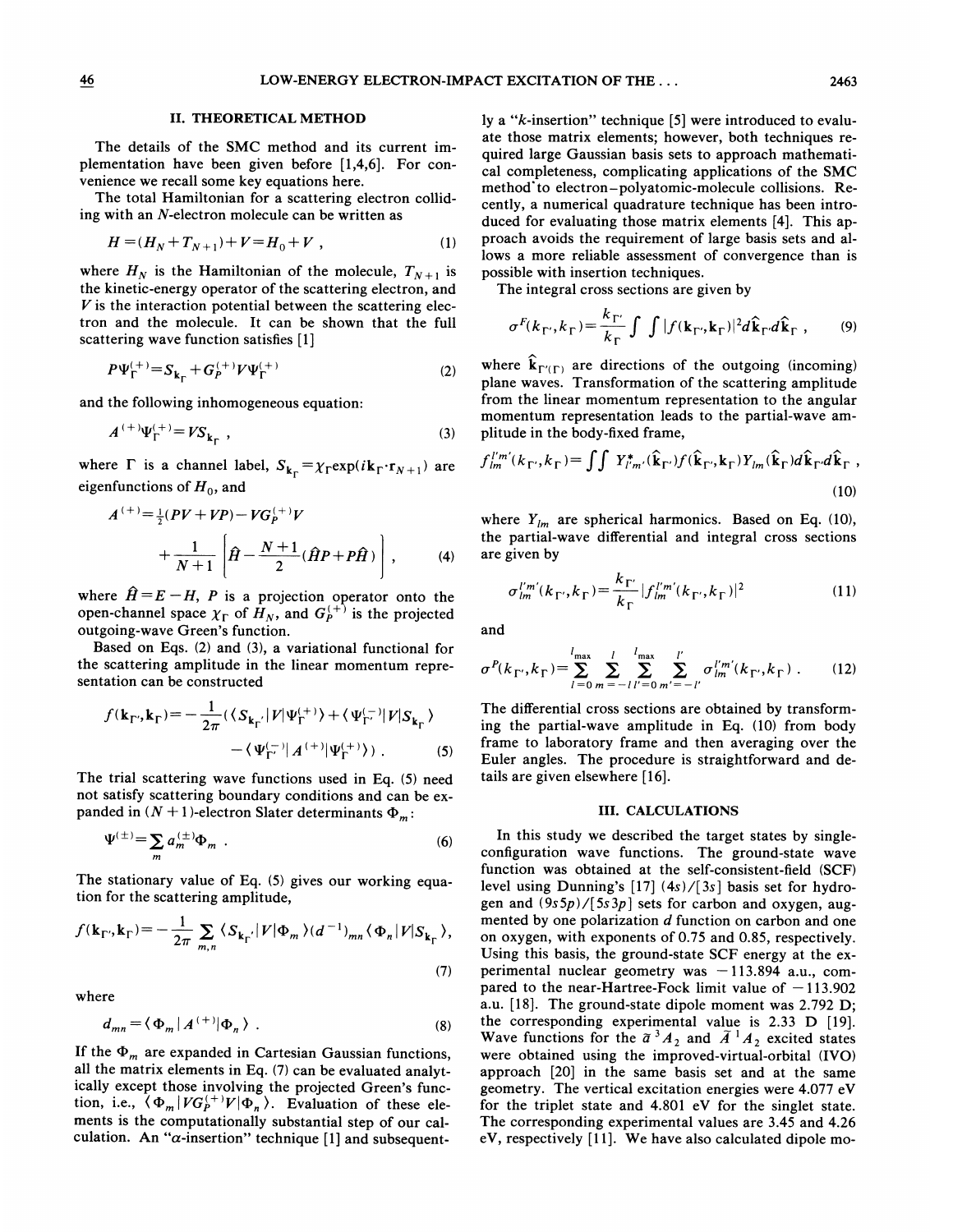| Center         | Type                | Exponents            |
|----------------|---------------------|----------------------|
| Carbon         | S                   | 1.7, 0.3             |
|                | $p_{v}$             | 0.7, 0.2             |
|                | $p_x, p_z$          | 0.2                  |
|                | $d_{xy}$ , $d_{yz}$ | 1.5, 0.375           |
|                | $d_{xz}$            | 1, 0.5, 0.3, 0.15    |
| Oxygen         | S                   | 2.8, 0.5             |
|                | $p_v$               | 1.4, 0.45            |
|                | $p_x, p_z$          | 0.45                 |
|                | $d_{xy}, d_{yz}$    | 1.7, 0.425           |
|                | $d_{xz}$            | 1.2, 0.6, 0.35, 0.2  |
| Center of mass | $\boldsymbol{S}$    | 0.1, 0.05, 0.02      |
|                | $p_{v}$             | 0.1, 0.03, 0.01      |
|                | $p_x, p_z$          | 0.5, 0.1, 0.03, 0.01 |
|                | $d_{xy}, d_{yz}$    | 0.3, 0.1, 0.03, 0.01 |
|                | $d_{xz}$            | 0.3, 0.1, 0.05       |

TABLE I. Exponents of additional Cartesian Gaussian functions used in the scattering calculation.

ments for the excited states, obtaining 1.32 D for the  ${}^3A_2$ state and 1.29 D for the  ${}^{1}A_2$  state. Experimental values are 1.29±0.03 D [21] and 1.56±0.07 D [22] for the  ${}^{3}A_2$ state and the  ${}^{1}A_2$  state, respectively. In the scattering calculations, the  $\pi^*$  IVO of the  ${}^3A_2$  state was used to construct both target singlet and triplet excited states, but the  ${}^{1}A_2$  threshold was taken from the singlet IVO calculation.

To describe the scattering wave functions, we employed the virtual orbitals from the target-state calculations described above, together with additional Gaussian functions, given in Table I. In interpreting the table, it should be noted that the molecule was chosen to lie in the *xy* plane, with the  $C$ —O bond along the  $y$  axis. For computational convenience, these additional functions are Schmidt orthogonalized to the orbitals of the target basis and to each other. Proper correlation terms [23] were included in the calculation in order to relax these strongorthogonality constraints.

Several quadrature schemes were tested in evaluating the matrix elements involving the projected Green's function and the integral cross sections in Eq. (9). We believe the final quadrature schemes used gave negligible errors in all calculations.

In the present study, we found that it was important to monitor the condition number of the matrix  $d_{mn}$  when solving the system of linear equations associated with Eq. (7). Numerical techniques previously described [24], based on singular-value decomposition, were used to eliminate instabilities associated with poor conditioning. Extensive calculations in a wide range of basis sets indicate that the results presented below are well converged to the appropriate three-channel limit.

## IV. RESULTS AND DISCUSSION

The inelastic integral cross sections for the<br> $\tilde{X}^{\perp}A_1 \rightarrow \tilde{a}^3A_2$  and  $\tilde{X}^{\perp}A_1 \rightarrow \tilde{A}^{\perp}A_2$  transitions are shown in Fig. 1. Four sets of cross-section data have been plotted. Two are the present results as calculated from Eq.



FIG. 1. Integral cross sections for the  $\tilde{X}^1 A_1 \rightarrow \tilde{a}^3 A_2$  (upper four sets of data) and  $\tilde{X}$ <sup>1</sup> $A_1 \rightarrow \tilde{A}$ <sup>1</sup> $A_2$  (lower four sets) electronic excitations of formaldehyde. The solid curves are the present results; the short-dashed and long-dashed curves are the present results truncated at  $l_{\text{max}} = 7$  and  $l_{\text{max}} = 4$ , respectively; the solid circles are complex-Kohn results of Rescigno, Lengsfield, and McCurdy (Ref. [14]).

(12), with the maximum angular momentum in both incoming and outgoing channels limited respectively to  $l_{\text{max}} = 7$  and  $l_{\text{max}} = 4$ , and one is the present result as obtained from Eq.  $(9)$ . The remaining set is the calculation of Rescigno, Lengsfield, and McCurdy using the complex Kohn method [14]. We note that the full integral cross section from Eq. (9), which includes contributions from high partial waves, differs only slightly from that obtained with  $l_{\text{max}} = 7$ ; the latter is presented in the figure in order to be consistent with the differential cross sections given below.

Both the  $\tilde{A}^1 A_2$  and the  $\tilde{a}^3 A_2$  excitations are unfavored on symmetry grounds to be discussed below, and the excitation cross sections are quite small in comparison to typical valence excitation cross sections. As seen from Fig. 1, the singlet and triplet cross sections are of similar form and are rather featureless, and the ratio of the triplet to the singlet cross section at most energies is close to the 3:1 value that would be expected from degeneracy alone, suggesting similar excitation mechanisms for each channel.

The present results are in fair agreement with those of Rescigno, Lengsfield, and McCurdy; moreover, truncating our results at  $l_{\text{max}} = 4$  in order to make them directly comparable to those of Ref. [14] improves the agreement for the triplet excitation, though not for the singlet. Some of the remaining discrepancies may be due to the use of different target wave functions. Rescigno, Lengsfield, and McCurdy constructed their excited-state functions by orthogonalizing the  $\pi^*$  orbital from an excited-state SCF calculation to the occupied  $b_1$  orbital from the SCF ground state [14], while the IVO approach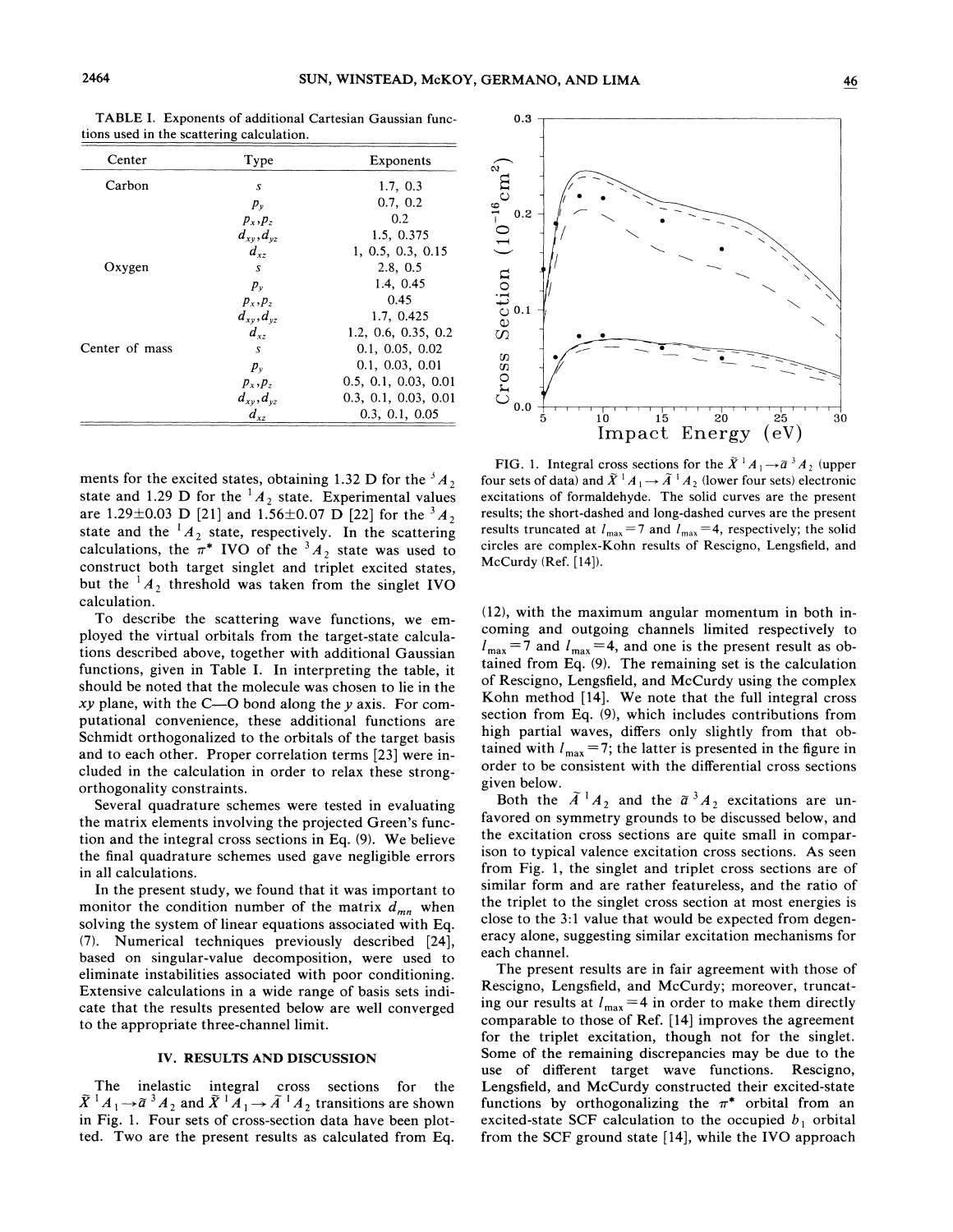

FIG. 2. Principal partial-wave contributions  $(l, m)$  in the entrance channel (solid curves) and  $(l',m')$  in the exit channel (dashed curves) to the  $\tilde{a}^{3}A_{2}$  excitation cross section of Fig. 1. The azimuthal quantum numbers  $m$  and  $m'$  refer to a z axis perpendicular to the molecular plane.

was employed in the present work. Small differences in the excited-state energies indicate that the two approaches do in fact give somewhat different  $\pi^*$  orbitals.

To analyze the dynamics, a partial-wave decomposition of the inelastic cross sections was done. The dominant contributions are shown in Fig. 2 for the triplet excitation and in Fig. 3 for the singlet excitation. The solid curves in Figs. 2 and 3 were obtained by holding the incoming partial wave  $(l,m)$  fixed and summing over all outgoing partial wave  $(1, m)$  fixed and summing over an outgoing  $(a)$   $(a)$   $(a)$   $(b)$ 



FIG. 3. As in Fig. 2, for the  $\tilde{A}$ <sup>1</sup> $A_2$  state.

by summing over all  $(l,m)$  for fixed values of  $l'$  and  $m'$ . Note that *m* quantum numbers here refer to the projection of  $l$  on an axis perpendicular to the molecular plane due to the axis system used in the calculation. For both the singlet and the triplet channels, the main contributions are seen to be  $(l,m)=(2,1)$  in the entrance channel and  $(l', m') = (2, 2)$  in the exit channel. This exit-channel symmetry is not consistent with the presence of a  $(\pi^*)^2$ core-excited shape resonance of the type proposed by van Veen, van Dijk, and Brongersma [12]; moreover, as Figs. 2 and 3 show, the (2,2) peak is very broad, and may more probably be ascribed to nonresonant excitation.

The differential cross sections at selected energies are shown in Figs. 4 and 5, along with the results of Rescigno, Lengsfield, and McCurdy [14]. On the whole, there is quite good agreement on the shape of the differential cross sections, though some differences in detail are evident. The relative magnitudes of course reflect the differences in the integral cross sections that were seen in Fig. 1, with substantial differences in the immediate vicinity of threshold [Figs. 4(a) and 4(b)] and fairly good agreement at higher energies.

The differential cross sections show minima at scattering angles of 0' and 180'. This behavior is common to a class of transitions. To understand the mechanism, consider a molecule with a reflection plane that undergoes a transition between two states having opposite signs under this reflection. If the electron's direction of incidence lies in this symmetry plane for scattering at 0' or 180', so must its direction of departure. The overall wave function for target plus scatterer therefore has the same reflection symmetry as the wave function for the target itself, and a transition between the two states would thus



FIG. 4. Differential cross sections for the  $\tilde{X}^1A_1 \rightarrow \tilde{a}^3A_2$ FIG. 4. Differential cross sections for the  $X : A_1 \rightarrow a^* A_2$ <br>(upper two curves) and  $\tilde{X}^1 A_1 \rightarrow \tilde{A}^1 A_2$  (lower two curves) electronic excitations of formaldehyde, shown at impact energies of (a)  $5$ , (b)  $6$ , (c)  $8$ , and (d)  $10$   $eV$ . The solid curves are the present results with  $l_{\text{max}}=7$ ; the dashed curves are the complex-Kohn results of Rescigno, Lengsfield, and McCurdy, Ref. [14].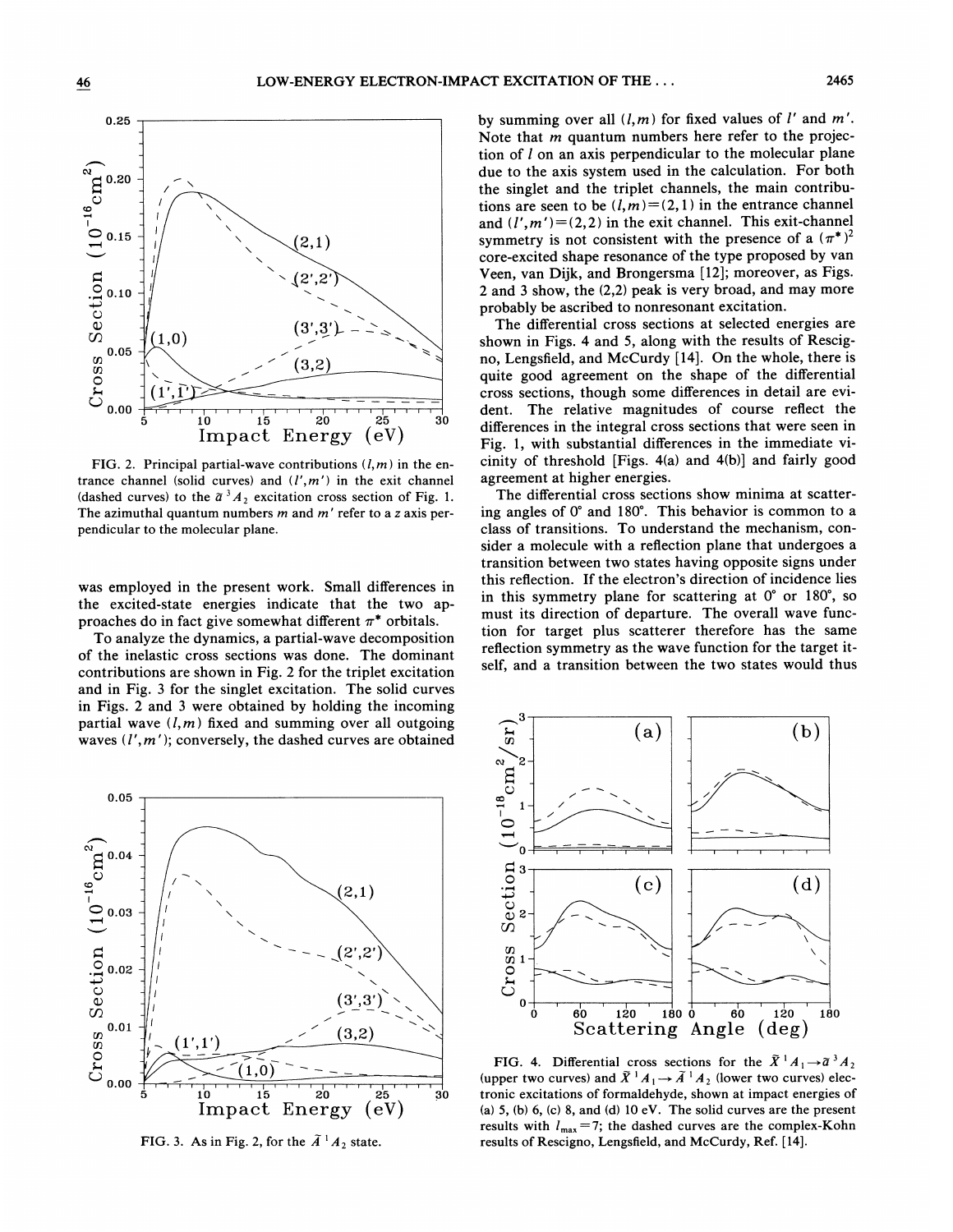

FIG. 5. As in Fig. 4, at (a) 15, (b) 20, (c) 25, and (d) 30 eV, except no complex-Kohn results at 25 or 30 eV.

violate conservation of this symmetry. For a linear molecule, the incident and scattering electron must always lie in a symmetry plane when the cross section is measured at 0' or 180'; thus, if the target wave function changes parity  $(\Sigma^+ \leftrightarrow \Sigma^-)$  during the scattering, the cross section is exactly zero at 0' and 180' scattering angles, as pointed out originally by Cartwright et al. [25].

Now consider formaldehyde. There are two reflection planes containing the C—O bond. The  $^1A_1$  ground-state wave function does not change sign under either of these reflections, but the  $3.1_{A_2}$  excited-state wave function change sign under both. Due to the symmetry rules noted above, the differential cross sections are zero at 0' and 180' scattering angles for any direction of incidence lying in either of these planes. One also expects the forward and backward scattering to be weak for directions of incidence near either of these symmetry planes. In view of these factors, even after averaging the cross sections over all orientations, we would expect relatively weak forward and backward scattering. This is just what we have seen for the triplet excitation. The behavior is less marked for the singlet transition; however, even in that case the rather isotropic distribution, which contrasts with the strongly forward-peaked behavior frequently seen in singlet-tosinglet excitation, may reflect the operation of the same mechanism.

It might further be pointed out that a zero cross section is required whenever the directions of incidence and departure lie in the same symmetry plane, and not just for forward and backward scattering, leading to the expectation that the transition should on the whole be weak, as is indeed observed. It should also be remarked that Rescigno, Lengsfield, and McCurdy have presented a related explanation based on the correlation between the states of formaldehyde involved in the present transitions and  $\Sigma^+$  and  $\Sigma^-$  states of oxygen [14]; here we have attempted to provide more detail as to how this analogy operates in the reduced symmetry of a polyatomic mole-



FIG. 6. Sum of integral cross sections for the  $\tilde{X}$ <sup>1</sup> $A_1 \rightarrow \tilde{a}$ <sup>3</sup> $A_2$ **FIG.** 6. Sum of integral cross sections for the  $X \nvert A_1 \rightarrow a^* A_2$ <br>and  $\tilde{X}^\dagger A_1 \rightarrow \tilde{A}^\dagger A_2$  electronic excitations of formaldehyd The solid line is the present theoretical result; the dashed line is the experimental result of Ref. [12], normalized to the calculation of 6 eV.

cule.

The present integral cross section is compared to the measured excitation function of van Veen, van Dijk, and Brongersma [12] in Fig. 6. In the measurement, only relative values are reported, the singlet and triplet excitations are not separated, and the threshold energy used is not clear. For comparison, we summed our singlet and triplet cross sections, measured the electron energy with respect to the triplet threshold, and normalized the experimental excitation function at 6 eV. Fair agreement between the present results and the measurement is seen. Both curves show a quick rise in the threshold region. The measured excitation function comes down quickly above 7 eV, at least partly due to an instrumental effect described by van Veen, van Dijk, and Brongersma [12]. Our results for the individual cross sections (Fig. 1) support the prediction of Ref. [12] that the triplet excitation is dominant in the energy range considered and that the singlet excitation is growing more significant with the increase of electron energy.

The sharp peak near threshold in the measured excitation function was attributed by van Veen, van Dijk, and Brongersma to a core-excited shape resonance with a  $n(\pi^*)^2$  configuration. No such structure appears in either the present theoretical calculation or the calculation of Rescigno, Lengsfield, and McCurdy. In fact, we have diagonalized the  $(N + 1)$ -electron Hamiltonian in a Gaussian basis and found that the relevant  $n (\pi^*)^2$ configuration lies about 3 eV above the singlet threshold, well above the position of the experimental feature. Moreover, the  $(l', m') = (2, 2)$  component that dominates the scattering (Figs. 2 and 3) is, as discussed above, of inappropriate symmetry for a  $(\pi^*)^2$  resonance and probably arises from nonresonant scattering. On the other hand, target-polarization effects neglected in the present